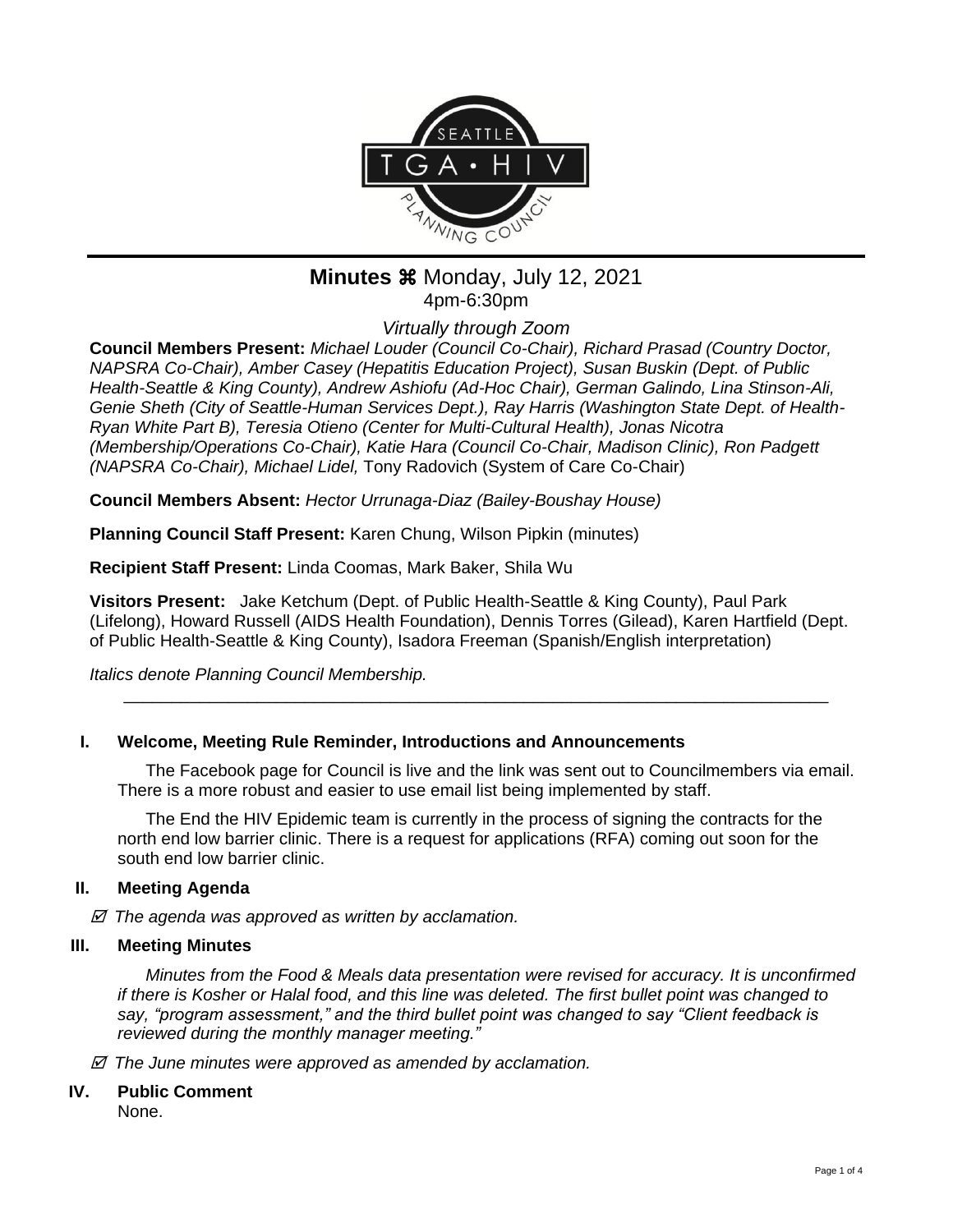#### **V. Recipient Report**

The Ryan White funding application is due in October, and Recipient staff is working on this and contracts with agencies. There were 4-month interim contracts, and the 8-month contracts should be finished shortly. The Recipient sent out a provider survey to gather data on under application for funds, which closes today. The Recipient will report out on the data gathered from this survey soon.

#### **VI. Executive Committee Report**

This committee met on the historically hottest day on record, and so the meeting ended early after approving the Council agenda.

The Ad-Hoc Committee on food vouchers and the Food & Meals service category had their first meeting where everyone brought forth their mission, vision or goals for what they hope the committee will achieve. A poll was sent out to gather availability for a regularly scheduled and this meeting will be on the second Tuesday of every month from 4pm-5:30pm.

#### *<Isadora Freeman joined the meeting to provide Spanish/English interpretation.>*

The goal for the August Ad-Hoc meeting is to go over Mark's presentation in detail. The next goal is to reach out to community-based organizations (CBOs) engaged with marginalized populations impacted by HIV/AIDS to increase application for food vouchers and discovering what the barriers to vouchers are.

#### *<John Rodriguez joined the meeting.>*

There was some confusion on the Health Resources and Services Administration (HRSA) and how agencies receive funds. It was clarified that HRSA provides funds to the Recipient, the Council prioritizes and allocates these funds, agencies apply to a request for applications (RFA) put out by the Recipient, and contracts and quality control are managed by the Recipient. Agencies have to be non-profit to apply for funds, and that uses of the funds must be tied to health outcomes.

#### *<Ron Padgett joined the meeting>*

#### **VII. Membership/Operations Committee Report**

Council staff is working with this committee to provide an implicit bias training for the Council. The initial goals set were to have a facilitator/trainer that is Black, Indigenous or a Person of Color (BIPOC), has in-house language services and is easy to contract with for King County. *Ray Harris* and *Michael Lidel* have been confirmed by the Executive's office. Alora asked to be removed from Council membership and Paul Park's application will be reviewed. This committee is discussing requiring attendance to both a Council and Committee meeting before applying for membership.

#### *<Dennis Torres left the meeting.>*

This committee is also working on meeting rules and policy to standardize across committees. One currently proposed change is asking attendees to say their name before each comment to allow for accessibility once in person/hybrid meetings are happening. The overall goal of suggested changes is to increase access as well as understanding between Councilmembers and stakeholders. Co-chairs of other committees were asked to attend this committee. Frustrations were expressed about asking people to join another committee to have a voice in changes made. The Executive Committee exists to bring the co-chairs together to discuss and approve changes which are then brought before the Council for discussion and approval. Membership/Operations has taken on an ambitious workload and that there are very few members of the committee.

The implicit bias training is being contracted out and not developed in house. Dr. Michele Andrasik was suggested as a premier trainer on this, and there was much consensus on her skill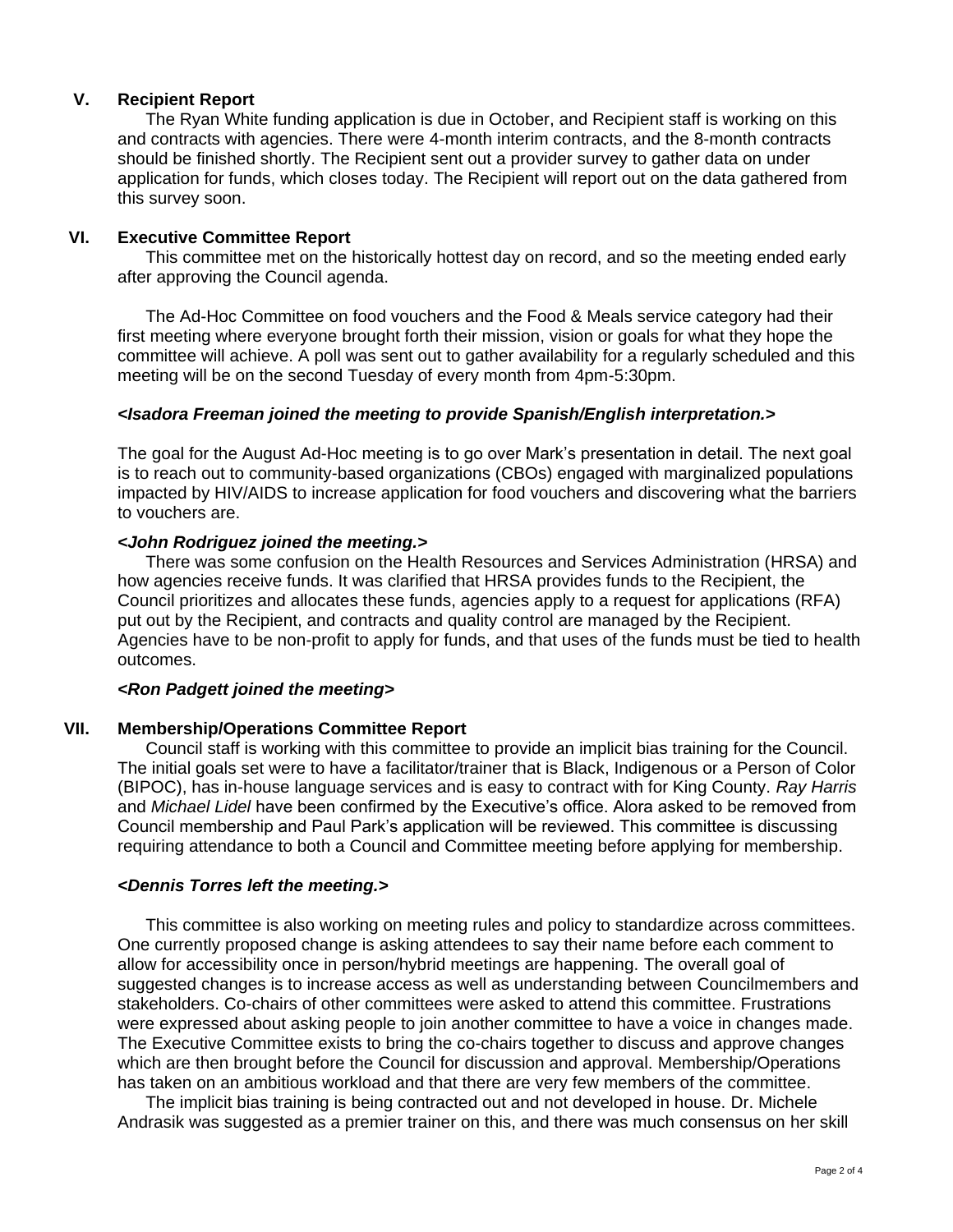as an educator. Council staff will add a discussion on meeting frequency to the next +Caucus and Executive meetings.

#### **VIII. Needs Assessment, Priority Setting & Resource Allocation Committee Report**

There was a request to refer to this committee as the needs assessment committee during the meeting, instead of NAPSRA, for ease of interpretation. The committee is currently working on the upcoming needs assessment and reviewing possible questions and historic data. They went through and removed some questions, including questions related to demographic data that does not have an obvious need to be collected. The committee will discussed how to format, design, and disseminated the survey. COVID-19 is a major consideration in these discussions. Ensuring that the method of delivery for these surveys does not skew the data between each method of collecting data is key.

University of Washington (UW) students and volunteers were discussed as possible options for support staff. The main work currently is the design of the survey questions. There is budget for translating the survey and for incentives. Any volunteers will be Health Insurance Portability and Accountability Act (HIPAA) compliant, and confidentiality will be ensured.

#### **IX. +Caucus Report**

*John* was not at the last meeting, but *Andrew* was present as the rotating co-chair. The +Caucus discussed at length the language of the brochure and what languages are needed in order to reach populations most impacted by HIV. African immigrant and Latinx populations were highlighted as key populations. The breadth of languages spoken even in a single African country is massive. Spanish, Amharic, French and Arabic were decided upon as best languages to start with in translation of the brochure. Spanish will reach the Latinx population and Amharic, French and Arabic should cover a large portion of the African immigrant population. Asian American/Pacific Islander populations are the next major area of translation and outreach efforts.

The +Caucus reviewed a draft of the Planning Council Primer, and a list of commonly used acronyms was requested. There is an upcoming forum at 4pm on July 28<sup>th</sup> on decriminalization of HIV/AIDS and the United States People Living with HIV (US PLHIV) Caucus is organizing this. Social life and dating while positive are topics to be discussed, and there will be community activists and Councilmembers present for a panel. The Washington Administrative Code (WAC) was recently updated for the first time since the 80s on this topic, but HIV is still not fully decriminalized. Stigma is a huge issue, and stories are being gathered around the criminalization of HIV. Through Positive Eyes is now showing at the Bill & Melinda Gates Foundation, which is gathering and exhibiting these stories. Previous Council members are a part of this exhibition.

#### **X. System of Care Committee Report**

This committee is still looking for a second co-chair and is currently reviewing the standards for Food & Meals to coincide with the work of the Ad-Hoc Committee.

#### *<Andrew Ashiofu left the meeting.>*

Early Intervention services (EIS) is the next service category to be reviewed. It was stated that this is the only meeting that meets in the morning every fourth Monday at 9am. EIS is centered around counseling and referrals for people newly diagnosed with HIV. Some case management and HIV testing outreach are also provided in this category. This fits underneath the test and treat pillars of the End the HIV Epidemic (EHE) funding. EIS is currently funded by Ryan White Part A (RWPA). There is a testing component, a health education component, and there is linkage to services and care. There is some crossover with HIV prevention due to testing, and this has been funded since 2017.